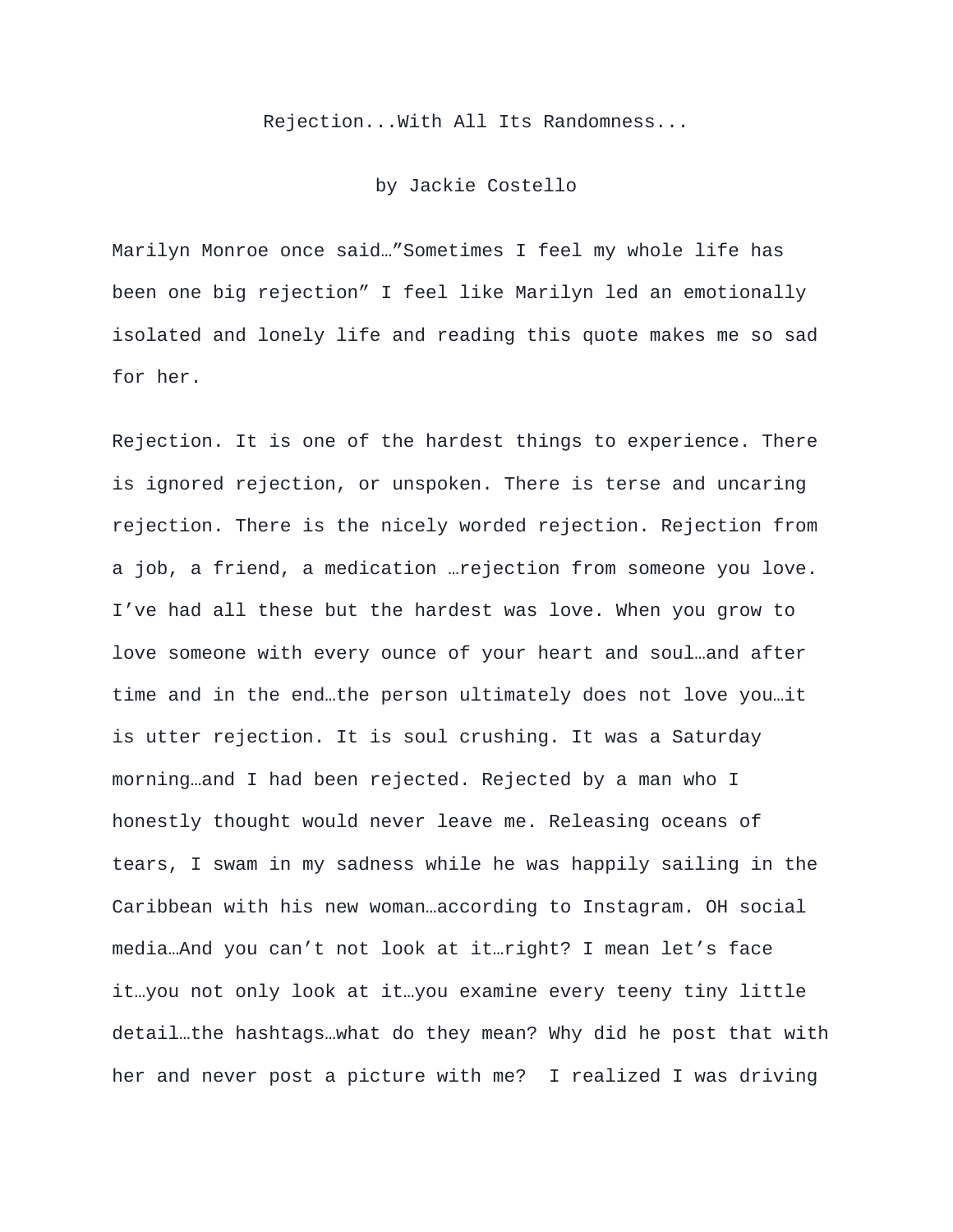myself crazy so I decided to stop by pity party. This was ridiculous. Get outside Jackie. From a young age, my mother would make me go walking with her. It was always our thing and we still do it today…it served as a great release…a way to let our sadness, happiness, frustration…you name it.

It was a gorgeous and hot Saturday and I started out on my journey. I crossed the street and I instantly get all in my head. I was going to die alone….i was. People would find maggots eating away at me. What's wrong with me….what did I do wrong? Why didn't he want me? ...Of course all of this is fueled by the music I am listening to….we all know it…Adele. Yes…she is literally a self-inflicting pity party. Omg I am pathetic I say! Time to switch to more aggressive music….a little Iggy Azalea… or how about…"I hate myself for Loving you" by Joan Jett. Yes that is better. Bitch by Meredith brooks, okay…I am getting my spunk in my step now! Screw him. Reject me???? Reject this!!!

Out of nowhere…a massive torrential downpour started as I was in a residential neighborhood. I mean HUGE raindrops. Seriously? How did this happen? It was literally clear skies and now it's a thunderstorm??? Just my luck. Of course, this would happen to me today. Just my luck. What else is going to go wrong? My life just plain sucks.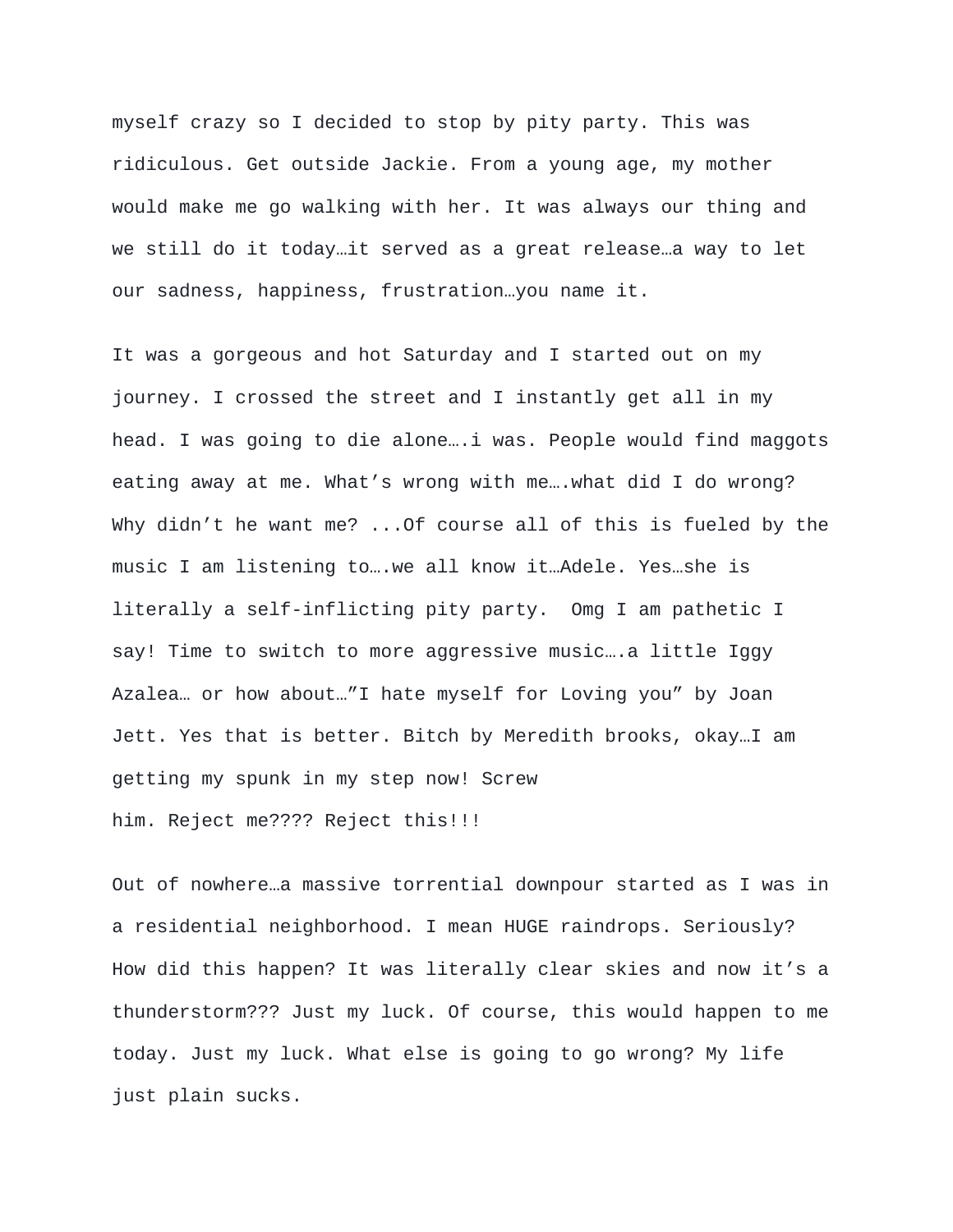I started to run up a hill but due to the excessive wind and golf ball sized sideways raindrops hitting my soft ear hair ...man it was a struggle. I finally burst into a Walgreens where I immediately shook the water off like a Labrador and then I realized there were 10ish people staring at me ....all waiting for Noah's ark to halt. I said...."well normally in awkward moments you talk about the weather but we already know about that! (Me laughing hysterically). I tend to make jokes in awkward situations." No response from the crowd. A woman glared at me and says ..."I just missed my damn bus!" I bowed my head and moved my eyeballs from left to right.

Annnnyyywwwaaayyy.... I hung out in Walgreens for a while and chatted with all the clerks about the inflation rate of ponchos and I cracked jokes…what did the rock and the ruler say to each other the first time they met…."you rock! You rule!" . The rain would NOT let up…so my attention turned to this other woman quietly waiting by the door. I said to her…"hopefully it stops soon." She looked at me with a soft smile ad said…"it will. Just need to be patient.". I begin to chat more with her and slowly I started to tell her about my utterly awful life of rejection. She listened quietly and I began to ask her more about herself. She tells me about the struggles and rejection she had experienced in her life. She wasn't trying to make her situation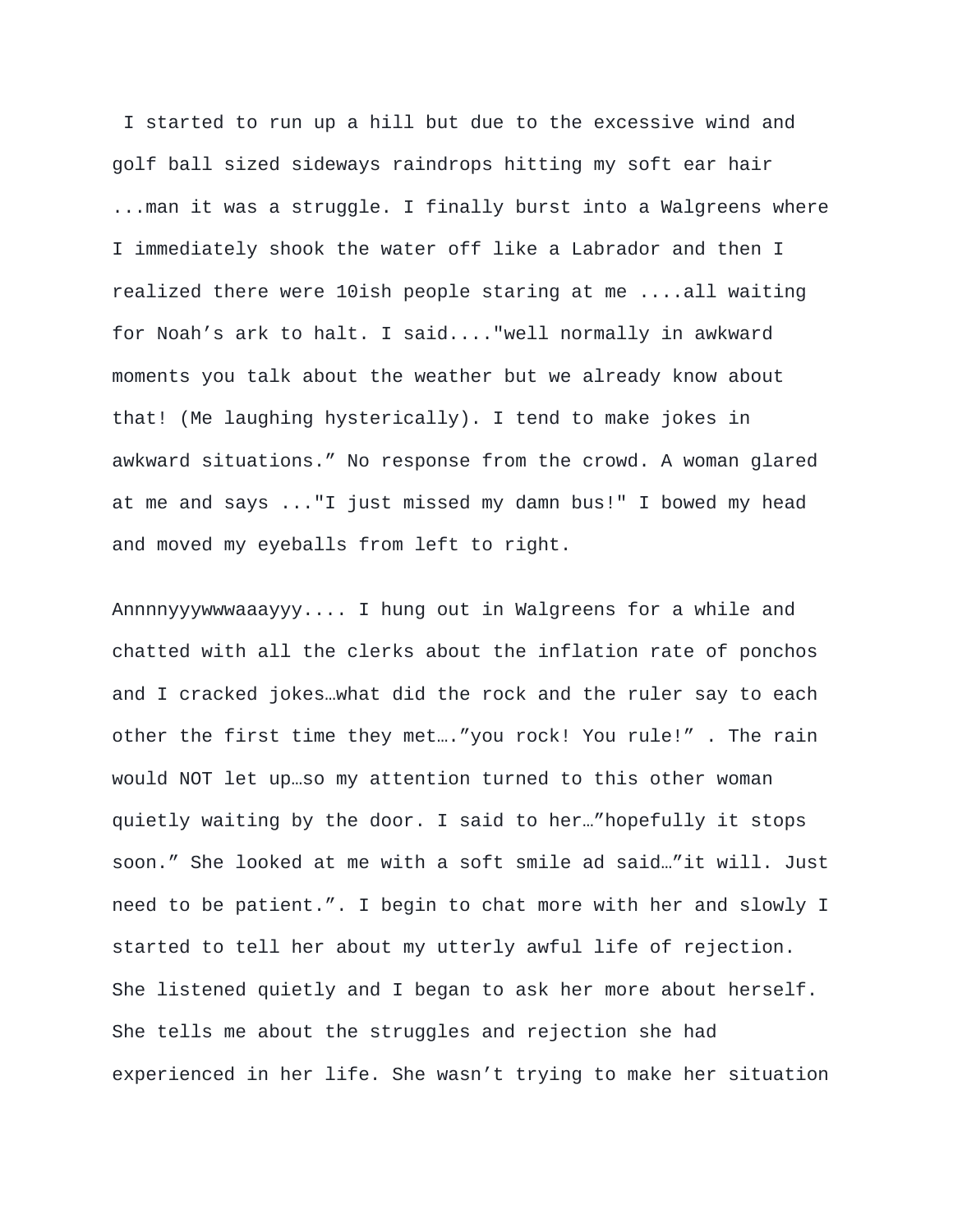seem worse and mine trivial but this women…she had survived…Divorce, abuse, illness,…again telling me her journey in the softest voice. …I told her how much I admired her strength and how I felt like a coward or baby for my pity party. She looked at me and said…"give it time…you just have to believe in you and redirect yourself. That is all." So simple. This woman who i am talking to in Walgreens next to the suntan lotion sale display….just offered me the most simple and truthful advice. I am certain my friends had told me this as well…but it was the way she said it. It wasn't even like she was convincing me to take her advice. It was just her being her.

The rain started to clear a little and I was fairly certain I would not die via lightning so I resumed my stride....squishy squeaky sneakers and all.

My detour in Walgreens was not expected of course and it was so incredibly random. And I can't say I left there thinking I was totally fine. I mean…breakups take time to get over. You just don't get advice and poof you're cured. But I did have a sense of optimism and a gem of advice from a stranger I will never see again. While I was trying to be the resident comedian to cover up my tears, she managed to help me with just a few words. Rejection is hard…not doubt about it. But she was